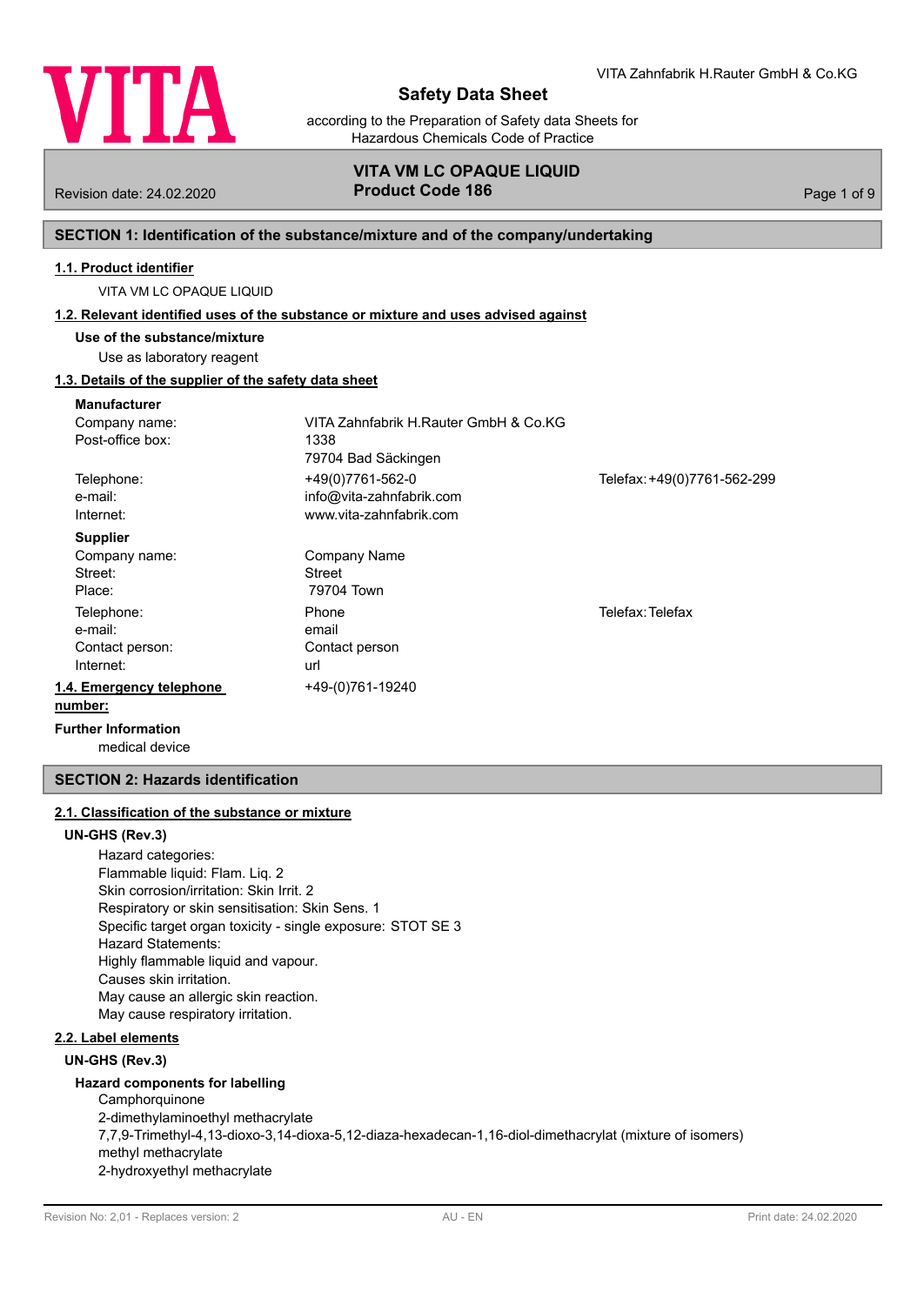

according to the Preparation of Safety data Sheets for Hazardous Chemicals Code of Practice

# **VITA VM LC OPAQUE LIQUID** Revision date: 24.02.2020 Page 2 of 9 Signal word: Danger **Pictograms:** H225 Highly flammable liquid and vapour. H315 Causes skin irritation. H317 May cause an allergic skin reaction. H335 May cause respiratory irritation. **Hazard statements** P210 Keep away from heat, hot surfaces, sparks, open flames and other ignition sources. No smoking. P233 Keep container tightly closed. P240 Ground and bond container and receiving equipment. P241 Use explosion-proof electrical/ventilating/lighting equipment. P242 Use non-sparking tools. P243 Take action to prevent static discharges. P261 Avoid breathing dust/fume/gas/mist/vapours/spray. P264 Wash hands thoroughly after handling. P271 Use only outdoors or in a well-ventilated area. P272 Contaminated work clothing should not be allowed out of the workplace. P280 Wear protective gloves/protective clothing/eye protection/face protection. P303+P361+P353 IF ON SKIN (or hair): Take off immediately all contaminated clothing. Rinse skin with water or shower. P333+P313 If skin irritation or rash occurs: Get medical advice/attention. P362+P364 Take off contaminated clothing and wash it before reuse. P304+P340 IF INHALED: Remove person to fresh air and keep comfortable for breathing. P312 Call a POISON CENTER/doctor if you feel unwell. P233 Keep container tightly closed. P403+P235 Store in a well-ventilated place. Keep cool. P405 Store locked up. P501 Dispose of waste according to applicable legislation. **Precautionary statements**

## **2.3. Other hazards**

No information available.

### **SECTION 3: Composition/information on ingredients**

#### **3.2. Mixtures**

#### **Hazardous components**

| <b>CAS No</b> | <b>I</b> Chemical name                                                                                     | Quantity   |
|---------------|------------------------------------------------------------------------------------------------------------|------------|
| 80-62-6       | methyl methacrylate                                                                                        | $20 - 25%$ |
| 72869-86-4    | 7.7.9-Trimethyl-4.13-dioxo-3.14-dioxa-5.12-diaza-hexadecan-1.16-diol-dimethacrylat (mixture of<br>(isomers | $10 - 55%$ |
| 10373-78-1    | Camphorquinone                                                                                             | $1 - 5\%$  |
| 2867-47-2     | 2-dimethylaminoethyl methacrylate                                                                          | $1 - 5\%$  |
| 868-77-9      | 2-hydroxyethyl methacrylate                                                                                | $1 - 5%$   |

## **SECTION 4: First aid measures**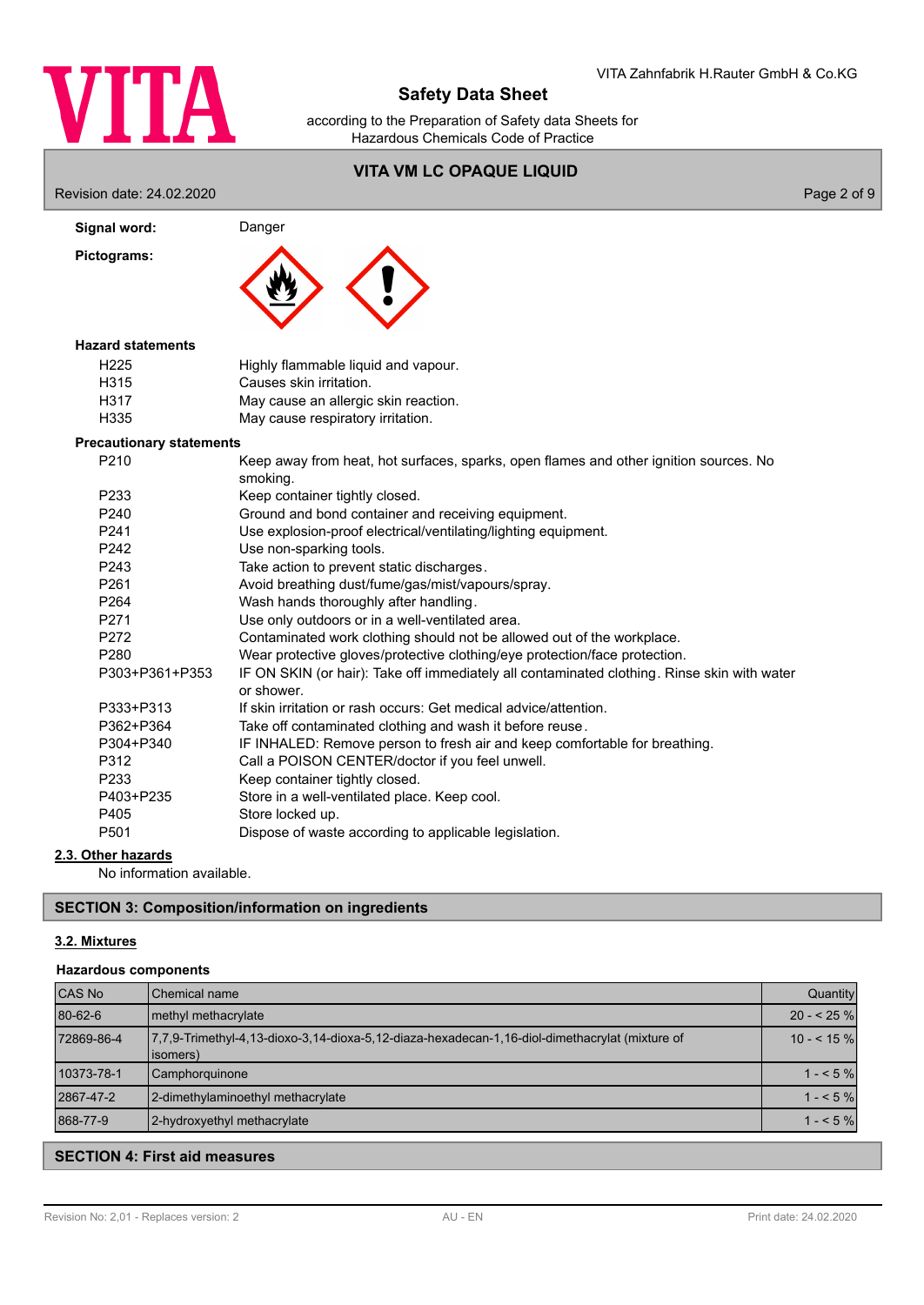

according to the Preparation of Safety data Sheets for Hazardous Chemicals Code of Practice

## **VITA VM LC OPAQUE LIQUID**

## Revision date: 24.02.2020 Page 3 of 9

### **4.1. Description of first aid measures**

#### **General information**

First aider: Pay attention to self-protection! Remove affected person from the danger area and lay down.

#### **After inhalation**

Provide fresh air. When in doubt or if symptoms are observed, get medical advice.

#### **After contact with skin**

After contact with skin, wash immediately with plenty of water and soap. Take off immediately all contaminated clothing and wash it before reuse. Medical treatment necessary.

#### **After contact with eyes**

After contact with the eyes, rinse with water with the eyelids open for a sufficient length of time, then consult an ophthalmologist immediately. Remove contact lenses, if present and easy to do. Continue rinsing.

#### **After ingestion**

Rinse mouth immediately and drink plenty of water. Observe risk of aspiration if vomiting occurs. Never give anything by mouth to an unconscious person or a person with cramps. Call a doctor.

#### **4.2. Most important symptoms and effects, both acute and delayed**

No information available.

#### **4.3. Indication of any immediate medical attention and special treatment needed**

Treat symptomatically.

#### **SECTION 5: Firefighting measures**

#### **5.1. Extinguishing media**

#### **Suitable extinguishing media**

Carbon dioxide (CO2), Foam, Extinguishing powder.

## **Unsuitable extinguishing media**

Water.

### **5.2. Special hazards arising from the substance or mixture**

Highly flammable. Vapours can form explosive mixtures with air.

#### **5.3. Advice for firefighters**

Wear a self-contained breathing apparatus and chemical protective clothing. Full protection suit.

#### **Additional information**

Use water spray jet to protect personnel and to cool endangered containers. Suppress gases/vapours/mists with water spray jet. Collect contaminated fire extinguishing water separately. Do not allow entering drains or surface water.

#### **SECTION 6: Accidental release measures**

#### **6.1. Personal precautions, protective equipment and emergency procedures**

Remove all sources of ignition. Do not breathe gas/fumes/vapour/spray. Avoid contact with skin, eyes and clothes. Use personal protection equipment. Remove persons to safety.

#### **6.2. Environmental precautions**

Do not allow uncontrolled discharge of product into the environment. Explosion risk.

#### **6.3. Methods and material for containment and cleaning up**

Absorb with liquid-binding material (e.g. sand, diatomaceous earth, acid- or universal binding agents). Treat the recovered material as prescribed in the section on waste disposal.

## **6.4. Reference to other sections**

Safe handling: see section 7 Personal protection equipment: see section 8 Disposal: see section 13

### **SECTION 7: Handling and storage**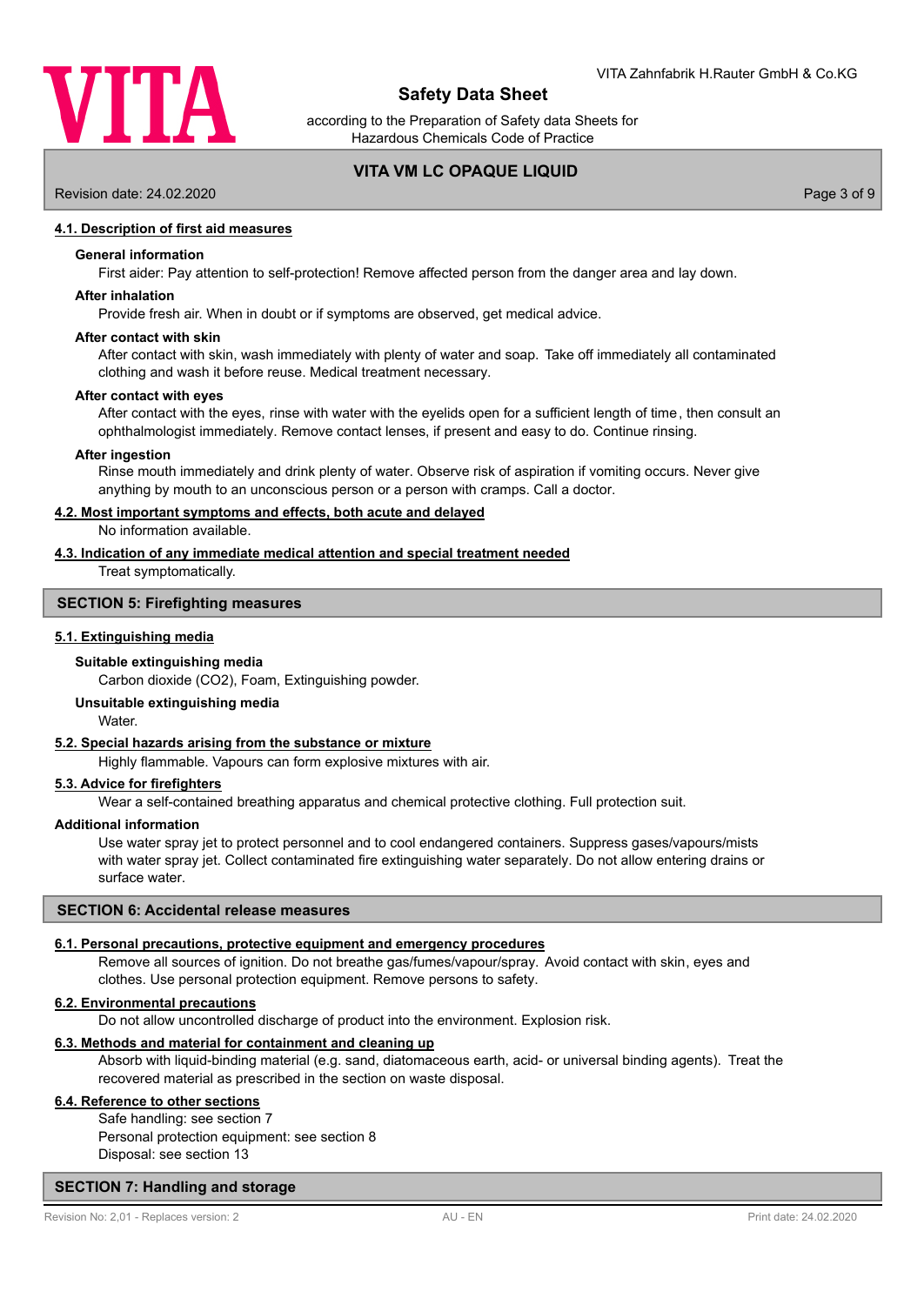

according to the Preparation of Safety data Sheets for Hazardous Chemicals Code of Practice

## **VITA VM LC OPAQUE LIQUID**

Revision date: 24.02.2020 Page 4 of 9

#### **7.1. Precautions for safe handling**

### **Advice on safe handling**

Provide adequate ventilation. Do not breathe gas/fumes/vapour/spray. Avoid contact with skin, eyes and clothes. Use personal protection equipment.

#### **Advice on protection against fire and explosion**

Keep away from sources of ignition - No smoking. Take precautionary measures against static discharges. Vapours can form explosive mixtures with air.

#### **7.2. Conditions for safe storage, including any incompatibilities**

#### **Requirements for storage rooms and vessels**

Keep container tightly closed. Keep locked up. Store in a place accessible by authorized persons only. Provide adequate ventilation as well as local exhaustion at critical locations. Keep in a cool, well-ventilated place. Keep away from heat, hot surfaces, sparks, open flames and other ignition sources. No smoking.

#### **Hints on joint storage**

Do not store together with: Oxidizing agent. Pyrophoric or self-heating substances.

#### **7.3. Specific end use(s)**

Use as laboratory reagent

#### **SECTION 8: Exposure controls/personal protection**

#### **8.1. Control parameters**

### **Additional advice on limit values**

Value: methyl methacrylate 50 ppm (208 mg/m<sup>3</sup>) TWA 100 ppm (416 mg/m<sup>3</sup>) STEL Source: Workplace exposure standards for airborne contaminants, Publication date: 16 December 2019

#### **8.2. Exposure controls**









#### **Appropriate engineering controls**

Provide adequate ventilation as well as local exhaustion at critical locations.

#### **Protective and hygiene measures**

Remove contaminated, saturated clothing immediately. Draw up and observe skin protection programme. Wash hands and face before breaks and after work and take a shower if necessary . When using do not eat, drink, smoke, sniff. Do not breathe gas/fumes/vapour/spray. Avoid contact with skin, eyes and clothes.

#### **Eye/face protection**

Wear eye protection/face protection.

#### **Hand protection**

Wear suitable gloves. Suitable material: FKM (fluoro rubber) Breakthrough time (maximum wearing time): 30 min

The quality of the protective gloves resistant to chemicals must be chosen as a function of the specific working place concentration and quantity of hazardous substances. For special purposes, it is recommended to check the resistance to chemicals of the protective gloves mentioned above together with the supplier of these gloves.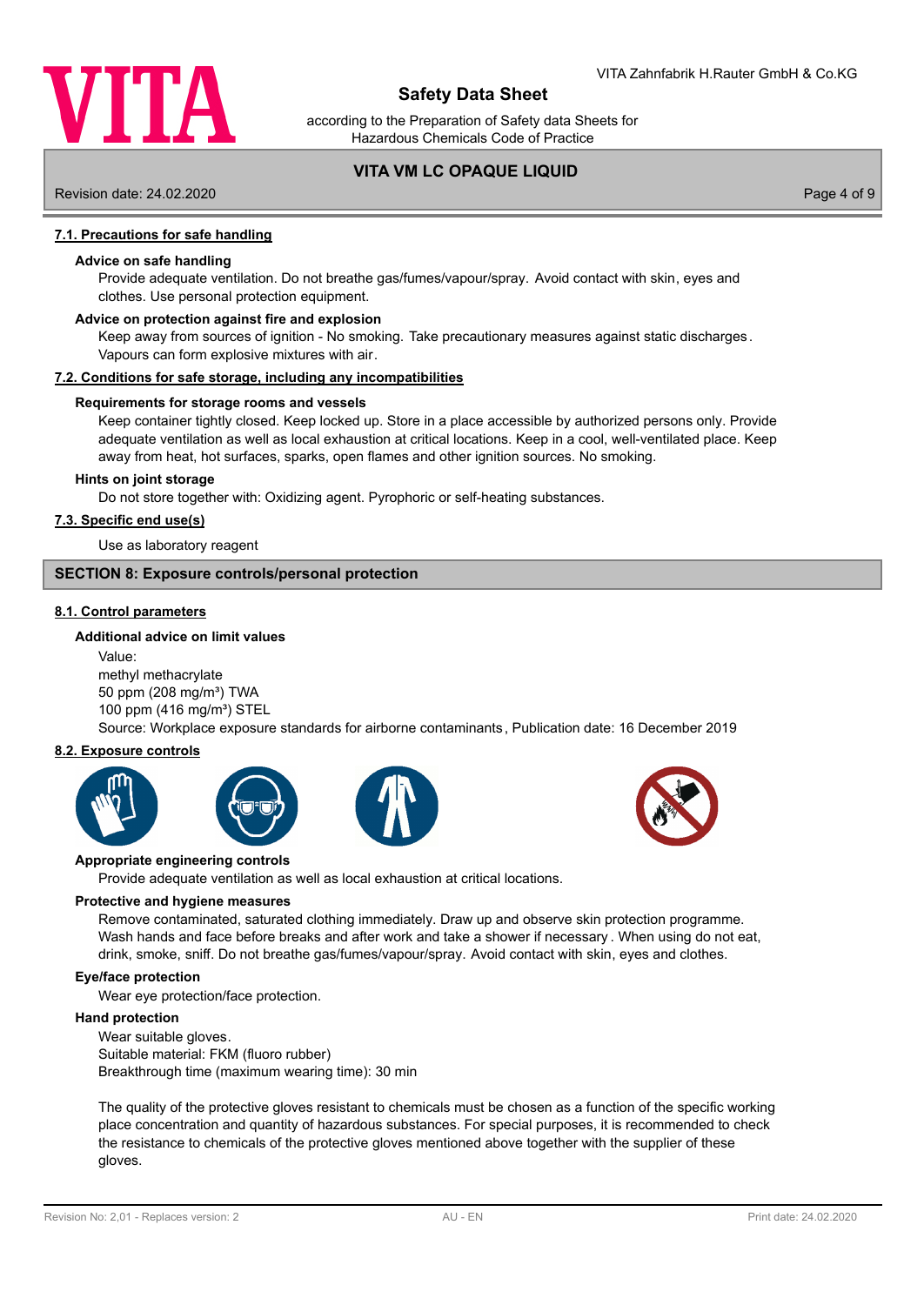

according to the Preparation of Safety data Sheets for Hazardous Chemicals Code of Practice

## **VITA VM LC OPAQUE LIQUID**

Revision date: 24.02.2020 Page 5 of 9

#### **Skin protection**

Flame-retardant protective clothing. Wear anti-static footwear and clothing .

## **Respiratory protection**

In case of inadequate ventilation wear respiratory protection. Provide adequate ventilation as well as local exhaustion at critical locations. Technical ventilation of workplace.

#### **Environmental exposure controls**

Avoid release to the environment.

## **SECTION 9: Physical and chemical properties**

### **9.1. Information on basic physical and chemical properties**

| Physical state:<br>Colour:<br>Odour:                                                                           | Liquid<br>light yellow<br>characteristic |                                  |
|----------------------------------------------------------------------------------------------------------------|------------------------------------------|----------------------------------|
| pH-Value:                                                                                                      |                                          | not determined                   |
| Changes in the physical state<br>Melting point:<br>Initial boiling point and boiling range:                    |                                          | not determined<br>101 °C         |
| Flash point:                                                                                                   |                                          | 10 °C                            |
| <b>Flammability</b><br>Solid:<br>Gas:                                                                          |                                          | not applicable<br>not applicable |
| <b>Explosive properties</b><br>The product is not: Explosive.<br>Vapours can form explosive mixtures with air. |                                          |                                  |
| Lower explosion limits:                                                                                        |                                          | 2,1 vol. %                       |
| Upper explosion limits:                                                                                        |                                          | 12,5 vol. %                      |
| Ignition temperature:                                                                                          |                                          | not determined                   |
| <b>Auto-ignition temperature</b><br>Solid:<br>Gas:                                                             |                                          | not applicable<br>not applicable |
| Decomposition temperature:                                                                                     |                                          | not determined                   |
| <b>Oxidizing properties</b><br>Not oxidising.                                                                  |                                          |                                  |
| Vapour pressure:<br>(at 50 $°C$ )                                                                              |                                          | <= 1100 hPa                      |
| Density:                                                                                                       |                                          | not determined                   |
| Water solubility:                                                                                              |                                          | No                               |
| Solubility in other solvents<br>not determined                                                                 |                                          |                                  |
| Partition coefficient:                                                                                         |                                          | not determined                   |
| Viscosity / dynamic:                                                                                           |                                          | not determined                   |
| Viscosity / kinematic:                                                                                         |                                          | not determined                   |
| Vapour density:                                                                                                |                                          | not determined                   |
| Evaporation rate:                                                                                              |                                          | not determined                   |
| 9.2. Other information                                                                                         |                                          |                                  |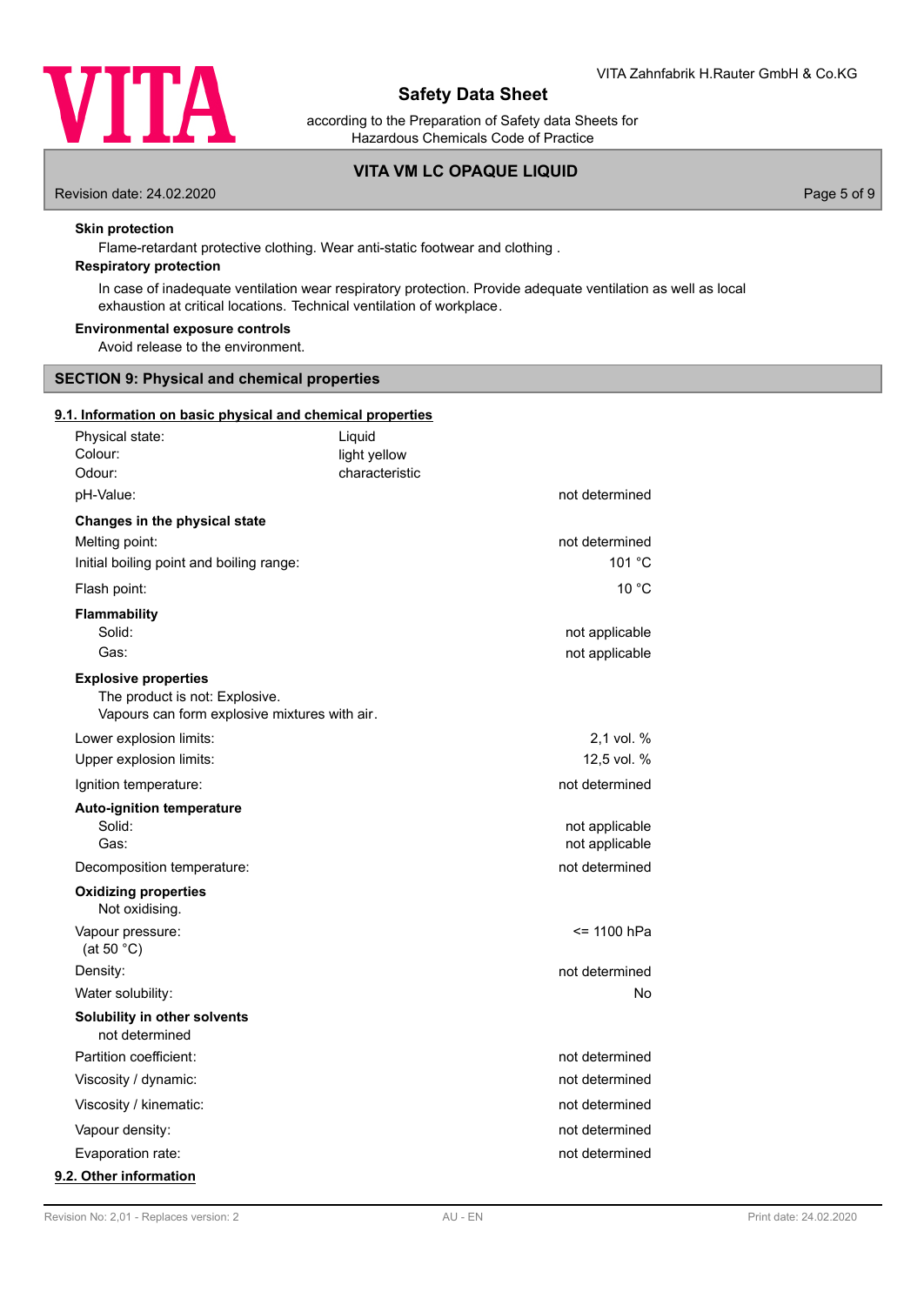

according to the Preparation of Safety data Sheets for Hazardous Chemicals Code of Practice

## **VITA VM LC OPAQUE LIQUID**

Revision date: 24.02.2020 Page 6 of 9

Odour threshold: not determined

## **SECTION 10: Stability and reactivity**

## **10.1. Reactivity**

Highly flammable.

## **10.2. Chemical stability**

The product is stable under storage at normal ambient temperatures.

#### **10.3. Possibility of hazardous reactions**

Vapours can form explosive mixtures with air.

## **10.4. Conditions to avoid**

Keep away from sources of heat (e.g. hot surfaces), sparks and open flames.

#### **10.5. Incompatible materials**

Do not store together with: Oxidizing agent. Pyrophoric or self-heating substances.

#### **10.6. Hazardous decomposition products**

No known hazardous decomposition products.

#### **SECTION 11: Toxicological information**

## **11.1. Information on toxicological effects**

## **Acute toxicity**

Based on available data, the classification criteria are not met.

| <b>CAS No</b> | Chemical name                     |                     |      |                |              |        |  |  |
|---------------|-----------------------------------|---------------------|------|----------------|--------------|--------|--|--|
|               | Exposure route                    | lDose               |      | <b>Species</b> | Source       | Method |  |  |
| 2867-47-2     | 2-dimethylaminoethyl methacrylate |                     |      |                |              |        |  |  |
|               | oral                              | <b>ATE</b><br>mg/kg | 500  |                |              |        |  |  |
|               | dermal                            | <b>ATE</b><br>mg/kg | 1100 |                |              |        |  |  |
| 868-77-9      | 2-hydroxyethyl methacrylate       |                     |      |                |              |        |  |  |
|               | oral                              | LD50<br>Img/kg      | 5050 | Rat            | Manufacturer |        |  |  |

## **Irritation and corrosivity**

Causes skin irritation.

Serious eye damage/eye irritation: Based on available data, the classification criteria are not met.

#### **Sensitising effects**

May cause an allergic skin reaction. (methyl methacrylate; 7,7,9-Trimethyl-4,13-dioxo-3,14-dioxa-5,12-diaza-hexadecan-1,16-diol-dimethacrylat (mixture of isomers); 2-dimethylaminoethyl methacrylate; 2-hydroxyethyl methacrylate)

#### **Carcinogenic/mutagenic/toxic effects for reproduction**

Based on available data, the classification criteria are not met.

### **STOT-single exposure**

May cause respiratory irritation. (methyl methacrylate)

#### **STOT-repeated exposure**

Based on available data, the classification criteria are not met.

### **Aspiration hazard**

Based on available data, the classification criteria are not met.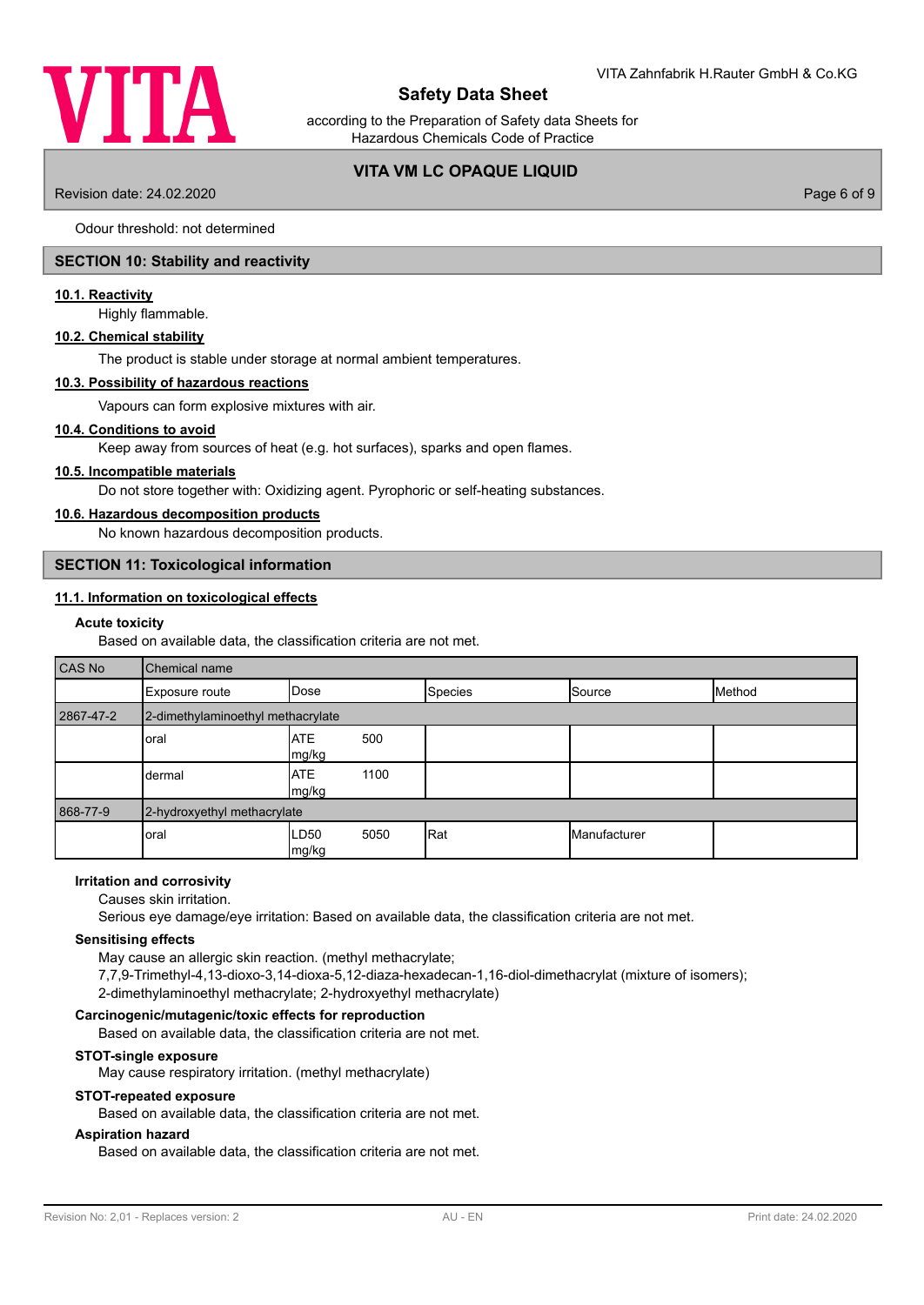

according to the Preparation of Safety data Sheets for Hazardous Chemicals Code of Practice

## **VITA VM LC OPAQUE LIQUID**

Revision date: 24.02.2020 Page 7 of 9

## **SECTION 12: Ecological information**

## **12.1. Toxicity**

| The product is not: Ecotoxic. |
|-------------------------------|
|-------------------------------|

| <b>CAS No</b> | Chemical name               |      |          |  |                                              |                       |                 |  |
|---------------|-----------------------------|------|----------|--|----------------------------------------------|-----------------------|-----------------|--|
|               | <b>Aquatic toxicity</b>     | Dose |          |  | [[h]   [d] Species                           | lSource               | <b>I</b> Method |  |
| 868-77-9      | 2-hydroxyethyl methacrylate |      |          |  |                                              |                       |                 |  |
|               | <b>Acute fish toxicity</b>  | LC50 | 227 mg/l |  | 96 h Pimephales promelas<br>(fathead minnow) | <b>I</b> Manufacturer |                 |  |

#### **12.2. Persistence and degradability**

The product has not been tested.

#### **12.3. Bioaccumulative potential**

The product has not been tested.

#### **Partition coefficient n-octanol/water**

| CAS No  | 'Chemical<br>name            | ∟oa<br>Pow<br>. |
|---------|------------------------------|-----------------|
| 868-77- | I2-hydroxyethyl methacrylate | $\sim$ $\sim$   |
| 7-9     |                              | U,4.            |

#### **12.4. Mobility in soil**

The product has not been tested.

## **12.5. Other adverse effects**

No information available.

## **Further information**

Do not allow to enter into surface water or drains. Do not allow to enter into soil/subsoil.

#### **SECTION 13: Disposal considerations**

## **13.1. Waste treatment methods**

#### **Disposal recommendations**

Do not allow to enter into surface water or drains. Do not allow to enter into soil/subsoil. Dispose of waste according to applicable legislation.

#### **Contaminated packaging**

Non-contaminated packages may be recycled. Handle contaminated packages in the same way as the substance itself.

### **SECTION 14: Transport information**

### **Land transport (ADG)**

| <b>14.1. UN number:</b>                                       | UN 1247                                 |
|---------------------------------------------------------------|-----------------------------------------|
| 14.2. UN proper shipping name:                                | METHYL METHACRYLATE MONOMER. STABILIZED |
| 14.3. Transport hazard class(es):                             | 3                                       |
| 14.4. Packing group:                                          | Ш                                       |
| Special Provisions:                                           | 386                                     |
| Limited quantity:                                             | 1 I                                     |
| Excepted quantity:                                            | F2                                      |
| Other applicable information (land transport)<br>HAZCHEM: 3YE |                                         |
| <b>Marine transport (IMDG)</b>                                |                                         |
| <b>14.1. UN number:</b>                                       | UN 1247                                 |
| 14.2. UN proper shipping name:                                | METHYL METHACRYLATE MONOMER, STABILIZED |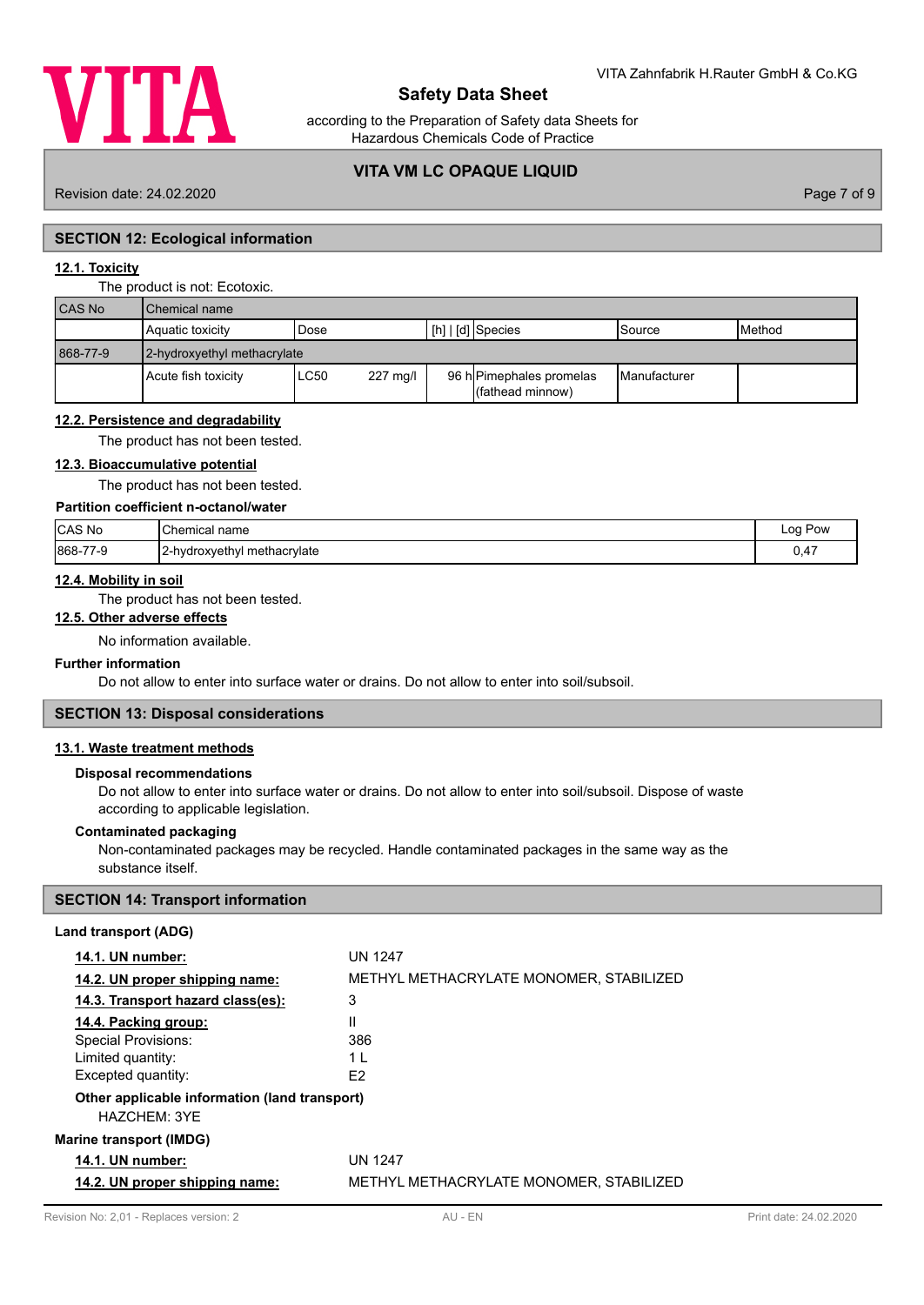

according to the Preparation of Safety data Sheets for Hazardous Chemicals Code of Practice

|                                                                          | <b>VITA VM LC OPAQUE LIQUID</b>                                                                      |             |
|--------------------------------------------------------------------------|------------------------------------------------------------------------------------------------------|-------------|
| Revision date: 24.02.2020                                                |                                                                                                      | Page 8 of 9 |
| 14.3. Transport hazard class(es):                                        | 3                                                                                                    |             |
| 14.4. Packing group:                                                     | Ш                                                                                                    |             |
| Hazard label:                                                            | 3                                                                                                    |             |
|                                                                          |                                                                                                      |             |
| <b>Special Provisions:</b>                                               | 386                                                                                                  |             |
| Limited quantity:                                                        | 1 <sub>L</sub>                                                                                       |             |
| Excepted quantity:                                                       | E2                                                                                                   |             |
| EmS:                                                                     | $F-E$ , S-D                                                                                          |             |
| Air transport (ICAO-TI/IATA-DGR)                                         |                                                                                                      |             |
| 14.1. UN number:                                                         | <b>UN 1247</b>                                                                                       |             |
| 14.2. UN proper shipping name:                                           | METHYL METHACRYLATE MONOMER, STABILIZED                                                              |             |
| 14.3. Transport hazard class(es):                                        | 3                                                                                                    |             |
| 14.4. Packing group:                                                     | $\mathbf{H}$                                                                                         |             |
| Hazard label:                                                            | 3                                                                                                    |             |
| <b>Special Provisions:</b>                                               | A209                                                                                                 |             |
| Limited quantity Passenger:                                              | 1 <sub>L</sub>                                                                                       |             |
| Passenger LQ:                                                            | Y341                                                                                                 |             |
| Excepted quantity:                                                       | E2                                                                                                   |             |
| IATA-packing instructions - Passenger:                                   | 353                                                                                                  |             |
| IATA-max. quantity - Passenger:                                          | 5L                                                                                                   |             |
| IATA-packing instructions - Cargo:                                       | 364                                                                                                  |             |
| IATA-max. quantity - Cargo:                                              | 60L                                                                                                  |             |
| 14.5. Environmental hazards                                              |                                                                                                      |             |
| ENVIRONMENTALLY HAZARDOUS:                                               | no                                                                                                   |             |
| 14.6. Special precautions for user<br>Warning: Combustible liquid.       |                                                                                                      |             |
| 14.7. Transport in bulk according to Annex II of Marpol and the IBC Code |                                                                                                      |             |
| not applicable                                                           |                                                                                                      |             |
| <b>SECTION 15: Regulatory information</b>                                |                                                                                                      |             |
|                                                                          | 15.1. Safety, health and environmental regulations/legislation specific for the substance or mixture |             |
| National regulatory information                                          |                                                                                                      |             |

## **Additional information** AICS

ſ

Camphorquinone: Yes. 2-dimethylaminoethyl methacrylate: Yes. 7,7,9-Trimethyl-4,13-dioxo-3,14-dioxa-5,12-diaza-hexadecan-1,16-diol-dimethacrylat (mixture of isomers): Yes. methyl methacrylate: Yes. ethylene dimethacrylate: Yes. 2-hydroxyethyl methacrylate: Yes.

SUSPM Camphorquinone: No